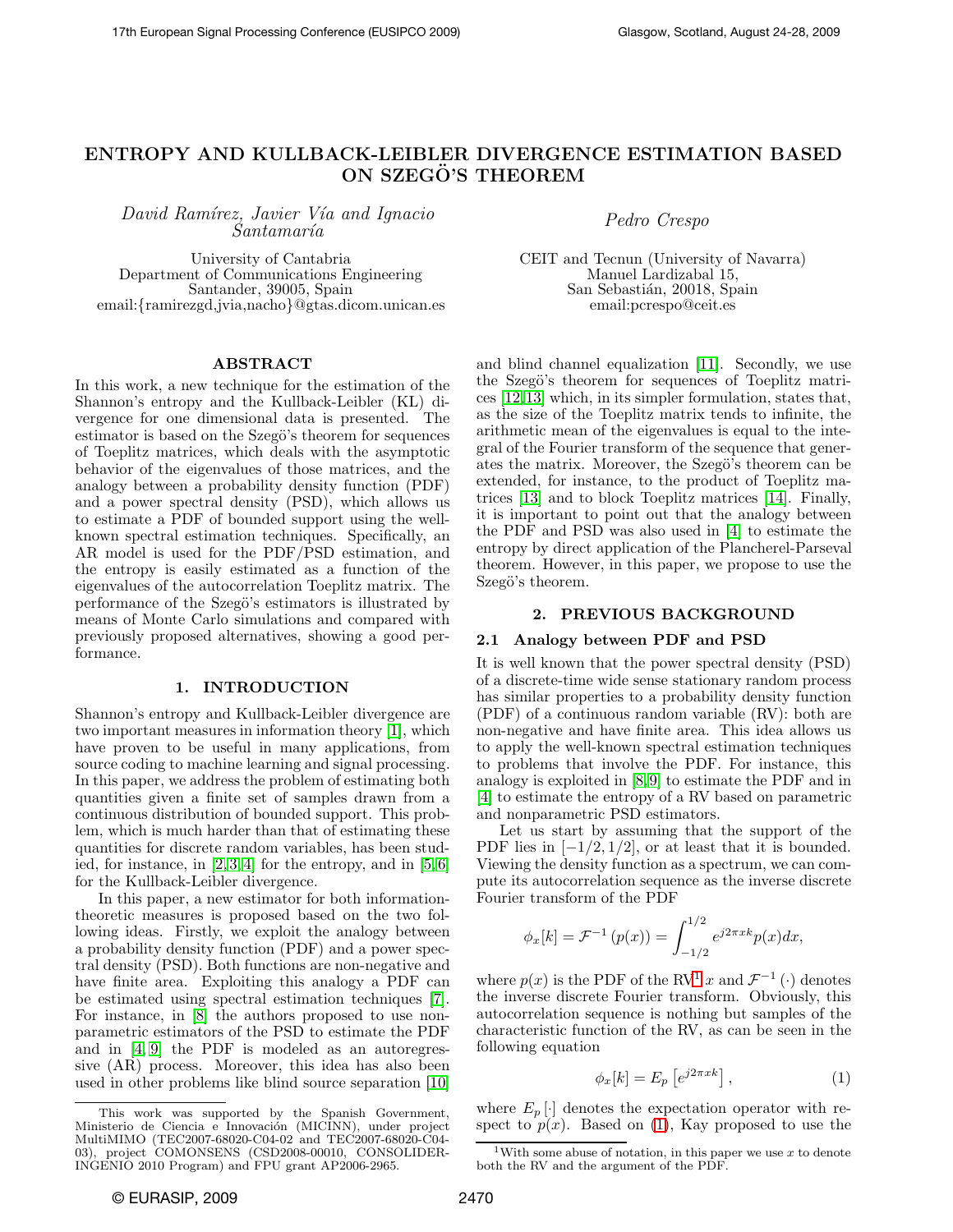sample moment estimator of  $\phi_x[k]$  from N available samples  $x_i$   $(i = 0, \ldots, N - 1)$ , which is given by

<span id="page-1-2"></span>
$$
\hat{\phi}_x[k] = \frac{1}{N} \sum_{i=0}^{N-1} e^{j2\pi x_i k}.
$$
 (2)

Here, it is important to point out that this estimator also ensures that the associated estimate of the PDF integrates to one.

# <span id="page-1-3"></span>2.2 Szegö's theorem for sequences of Toeplitz matrices

In this subsection, we review the Szegö's theorem for sequences of Toeplitz matrices [\[12,](#page-4-11)[13\]](#page-4-12). Consider a  $K \times K$ Toeplitz matrix given by

$$
\mathbf{R}_K = \begin{bmatrix} r[0] & r[-1] & \cdots & r[-K+1] \\ r[1] & r[0] & \cdots & r[-K+2] \\ \vdots & \vdots & \ddots & \vdots \\ r[K-1] & r[K-2] & \cdots & r[0] \end{bmatrix},
$$

the Szegö's theorem deals with the behavior of the eigenvalues of  $\mathbf{R}_K$  as K goes to infinite. Concretely, it states that under some mild assumptions on  $r[k]$  (mainly the continuity of its Fourier spectrum  $R(\nu)$  [\[14\]](#page-4-13)), the eigenvalues of  $\mathbf{R}_K$  are related to the Fourier transform of  $r[k]$ as follows

$$
\lim_{K \to \infty} \frac{1}{K} \sum_{i=1}^{K} \lambda_{K,i} = \int_{-1/2}^{1/2} R(\nu) d\nu,
$$

where  $\lambda_{K,i}, i = 1, \ldots, K$  are the eigenvalues of  $\mathbf{R}_{K}$  and  $R(\nu)$  is the Fourier transform of r[k]. A more general form of the theorem states that

$$
\lim_{K \to \infty} \frac{1}{K} \sum_{i=1}^{K} F(\lambda_{K,i}) = \int_{-1/2}^{1/2} F(R(\nu)) d\nu,
$$

where  $F(\cdot)$  is any continuous function on the range of  $R(\nu)$ . Additionally, it is also possible to extend the Szegö's theorem to matrix operations. For instance, an interesting result, which will be applied in Section [4,](#page-2-0) is related to the eigenvalues of the product of functions of Toeplitz matrices<sup>[2](#page-1-0)</sup>. That is, given two  $K \times K$  function matrices  $g(\mathbf{R}_K)$  and  $v(\mathbf{S}_K)$ , then the eigenvalues  $\{\beta_{K,i}\}_{i=1}^K$  of the matrix product  $g(\mathbf{R}_K) \cdot v(\mathbf{S}_K)$  verify

$$
\lim_{K \to \infty} \frac{1}{K} \sum_{i=1}^{K} \beta_{K,i} = \int_{-1/2}^{1/2} g(R(\nu)) v(S(\nu)) d\nu,
$$

where  $\mathbf{R}_K$  and  $\mathbf{S}_K$  are Toeplitz matrices formed by the sequences  $r[k] = \mathcal{F}^{-1}(R(\nu))$  and  $s[k] = \mathcal{F}^{-1}(S(\nu))$ , re-spectively [\[14\]](#page-4-13).

# 3. SHANNON ENTROPY ESTIMATION

#### 3.1 Development of the main idea

One of the most important measures in information theory is the Shannon's entropy [\[1\]](#page-4-0). In this section, we present a new technique to estimate the entropy of a continuous random variable of bounded support, i.e., the differential entropy, by means of the Szegö's theorem.

Given a random variable  $x$  with a probability density function  $p(x)$ , the Shannon's differential entropy (measured in bits) is given by [\[1\]](#page-4-0)

<span id="page-1-1"></span>
$$
H_p(x) = -E_p [\log_2 p(x)] = -\int p(x) \log_2 p(x) dx.
$$
 (3)

As can be seen from [\(3\)](#page-1-1), the entropy is obtained as the integral of a function of the PDF or, equivalently, as the integral of a function of a PSD. Assuming that the support of x lies in the interval  $[-1/2, 1/2]$ , the entropy can be rewritten as

$$
H_p(x) = -\int_{-1/2}^{1/2} p(x) \log_2 p(x) dx
$$
  
= 
$$
\lim_{K \to \infty} -\frac{1}{K} \sum_{i=1}^K \lambda_{K,i} \log_2 \lambda_{K,i},
$$

where  $\lambda_{K,i}$  are the eigenvalues of a Toeplitz matrix with its entries given by

$$
\left[\mathbf{\Phi}_K\right]_{i,j} = \phi_x[i-j] = E_p\left[e^{j2\pi x(i-j)}\right], \quad i,j = 1,\dots, K.
$$

#### 3.2 Practical implementation

From a practical standpoint, it is not possible to take the limit as  $K$  approaches infinite, and therefore, a finite version of the Szegö's theorem should be used

$$
H_p(x) \approx -\frac{1}{K} \sum_{i=1}^{K} \lambda_{K,i} \log_2 \lambda_{K,i},
$$

where  $K$  has to be large enough in order to obtain an accurate approximation of the Szegö's theorem.

Additionally, the autocorrelation sequence  $\phi_x[k]$ must be estimated from the  $N$  available samples. A direct application of [\(2\)](#page-1-2) to estimate  $\hat{\phi}_x[k]$  for large k, would require a large number of samples. To overcome this limitation, we propose to use a parametric model for the PSD. Concretely, we use a regularized AR model as proposed in [\[4\]](#page-4-3), and the model's order is chosen by means of the minimum description length (MDL) criterion [\[7\]](#page-4-6). To summarize, the following algorithm is proposed:

• Normalize the samples to ensure that they belong to the interval  $[-1/2, 1/2]$  as follows

$$
y_i = \alpha x_i.
$$

- Estimate  $p_{max} + 1$  lags of the autocorrelation using [\(2\)](#page-1-2):  $\hat{\phi}_y[0], \ldots, \hat{\phi}_y[p_{max}].$
- Obtain the AR models of orders from 1 to  $p_{max}$ .

<span id="page-1-0"></span><sup>&</sup>lt;sup>2</sup>Let **A** be a  $K \times K$  diagonalizable matrix **A** = Udiag( $\lambda_1(\mathbf{A}), \ldots, \lambda_K(\mathbf{A})$ )U<sup>-1</sup>. If g is a complex function on the set  $\{\lambda_1(\mathbf{A}), \ldots, \lambda_K(\mathbf{A})\}$ , the  $K \times K$  function matrix  $g(\mathbf{A})$  is defined as  $g(\mathbf{A}) = \mathbf{U} \text{diag}(g(\lambda_1(\mathbf{A})), \ldots, g(\lambda_K(\mathbf{A}))) \mathbf{U}^{-1}$ .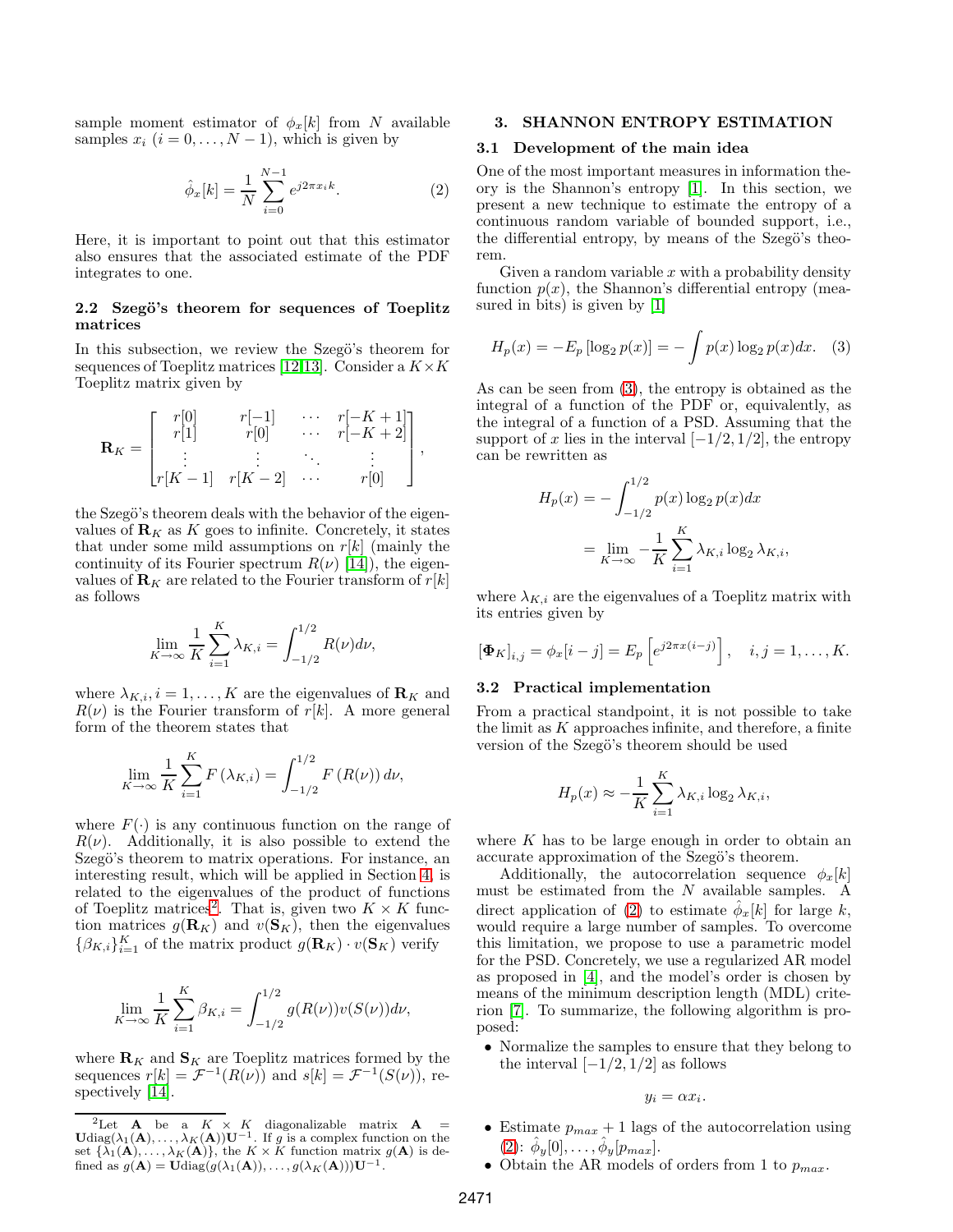- Select the AR model which minimizes the MDL criterion (order p) and use it to extrapolate  $K$  ( $K \gg$  $p+1$ ) lags of  $\hat{\phi}_y[k]$ .
- Build the Toeplitz matrix  $\hat{\Phi}_K$  from the extrapolated autocorrelation sequence.
- Estimate the entropy of  $y$  as follows

$$
\hat{H}_q(y) = -\frac{1}{K} \sum_{i=1}^{K} \hat{\lambda}_{K,i} \log_2 \hat{\lambda}_{K,i},
$$

where  $\hat{\lambda}_{K,i}$  are the eigenvalues of  $\hat{\Phi}_K$  and  $q(x)$  is the PDF of the RV  $y$ .

• The entropy of  $x$  is given by

$$
\hat{H}_p(x) = \hat{H}_q(y) - \log_2 \alpha.
$$

# <span id="page-2-0"></span>4. KULLBACK-LEIBLER DIVERGENCE ESTIMATION

In this section, an estimator of the Kullback-Leibler (KL) divergence [\[1\]](#page-4-0) is presented following a similar approach. Given two random variables  $x$  and  $y$  with probability density functions  $p(x)$  and  $q(x)$ , the Kullback-Leibler divergence is defined (in bits) as

$$
D(p||q) = E_p \left[ \log_2 \frac{p(x)}{q(x)} \right] = \int p(x) \log_2 \frac{p(x)}{q(x)} dx.
$$

This divergence is finite if  $p(x)$  is absolutely continuous with respect to  $q(x)$ , and zero if and only if  $p(x) = q(x)$ . A useful property, that will be used later, is that the Kullback-Leibler divergence is scale invariant. Specifically, consider the following RVs  $v = \alpha x$  and  $w = \alpha y$  $(\alpha > 0)$  with PDFs  $t(x)$  and  $u(x)$ , then the KL divergence is given by

$$
D(t||u) = D(p||q).
$$

For our purposes, it is useful to rewrite the KL divergence as follows

$$
D(p||q) = -H_p(x) - \int p(x) \log_2 q(x) dx.
$$

Finally, assuming that the support of both PDFs is constrained to the interval  $[-1/2, 1/2]$  and taking into account the results from Section [2.2,](#page-1-3) it is possible to rewrite the KL divergence as

$$
D(p||q) = \lim_{K \to \infty} \frac{1}{K} \sum_{i=1}^{K} \lambda_{K,i} \log_2 \lambda_{K,i}
$$

$$
- \lim_{K \to \infty} \frac{1}{K} \sum_{i=1}^{K} \beta_{K,i}, \quad (4)
$$

where  $\lambda_{K,i}$  are the eigenvalues of  $\Phi_K^{(x)}$ , and  $\beta_{K,i}$  are the eigenvalues of the product of  $\mathbf{\Phi}_{K}^{(x)}$  by  $\log_2 \mathbf{\Phi}_{K}^{(y)}$ , where the Toeplitz matrices  $\mathbf{\Phi}_K^{(x)}$  and  $\mathbf{\Phi}_K^{(y)}$  are given by

$$
\begin{aligned} \left[\boldsymbol{\Phi}_K^{(x)}\right]_{i,j} &= \int p(x)e^{j2\pi x(i-j)}dx, \quad i,j = 1,\dots,K, \\ \left[\boldsymbol{\Phi}_K^{(y)}\right]_{i,j} &= \int q(x)e^{j2\pi x(i-j)}dx, \quad i,j = 1,\dots,K. \end{aligned}
$$



<span id="page-2-2"></span>Figure 1: PDF of the uniform mixture

Finally, taking [\(4\)](#page-2-1) into account, it can be seen that the KL divergence can also be expressed in terms of the eigenvalues of Toeplitz matrices. Therefore, we propose the following algorithm to estimate the KL divergence from  $N$  available samples:

1. Normalize the samples to ensure that the RVs are constrained to the interval  $[-1/2, 1/2]$  as follows:

$$
v_i = \alpha x_i, \quad w_i = \alpha y_i.
$$

- 2. Obtain the best AR models for  $v_i$  and  $w_i$  as in the previous section and use these models to extrapolate K lags of both autocorrelation sequences.
- 3. Build the two  $K \times K$  Toeplitz matrices:  $\hat{\mathbf{\Phi}}_K^{(v)}$  and  $\hat{\boldsymbol{\Phi}}_{K}^{(w)}.$
- 4. Estimate the Kullback-Leibler divergence as follows

$$
\hat{D}(p||q) = \frac{1}{K} \sum_{i=1}^{K} \hat{\lambda}_{K,i}^{(v)} \log_2 \hat{\lambda}_{K,i}^{(v)} - \frac{1}{K} \text{trace}\left(\hat{\Phi}_{K}^{(v)} \log_2 \hat{\Phi}_{K}^{(w)}\right),
$$

where  $\hat{\lambda}_{K,i}^{(v)}$  are the eigenvalues of  $\hat{\mathbf{\Phi}}_K^{(v)}$ .

# 5. SIMULATION RESULTS

## 5.1 Entropy estimation

<span id="page-2-1"></span>In this subsection, the performance of the proposed estimator is evaluated by means of Monte Carlo simulations. Concretely, we measure the mean value and the mean square error (MSE) of the estimator for a uniform density  $x \sim U[-0.1, 0.1]$  and for a mixture of uniform densities  $x \sim 0.3U[-0.4, -0.1] + 0.7U[0.1, 0.4]$ , which is depicted in Fig. [1.](#page-2-2) The following parameters are selected for the proposed technique in all examples: the regularization parameter for the AR model is  $\lambda = 10^{-5}$  [\[4\]](#page-4-3), the size of the correlation matrix  $K$  is proportional to the model's order p, concretely, we used  $K = 10p$  and  $K = 40p$ . We have compared the performance of the proposed estimator with those obtained by the following estimators:

• Kernel-based estimator: this estimate is based on the numerical integration (using a grid of  $L = 1000$ ) points) of the kernel-based estimated PDF [\[15\]](#page-4-14).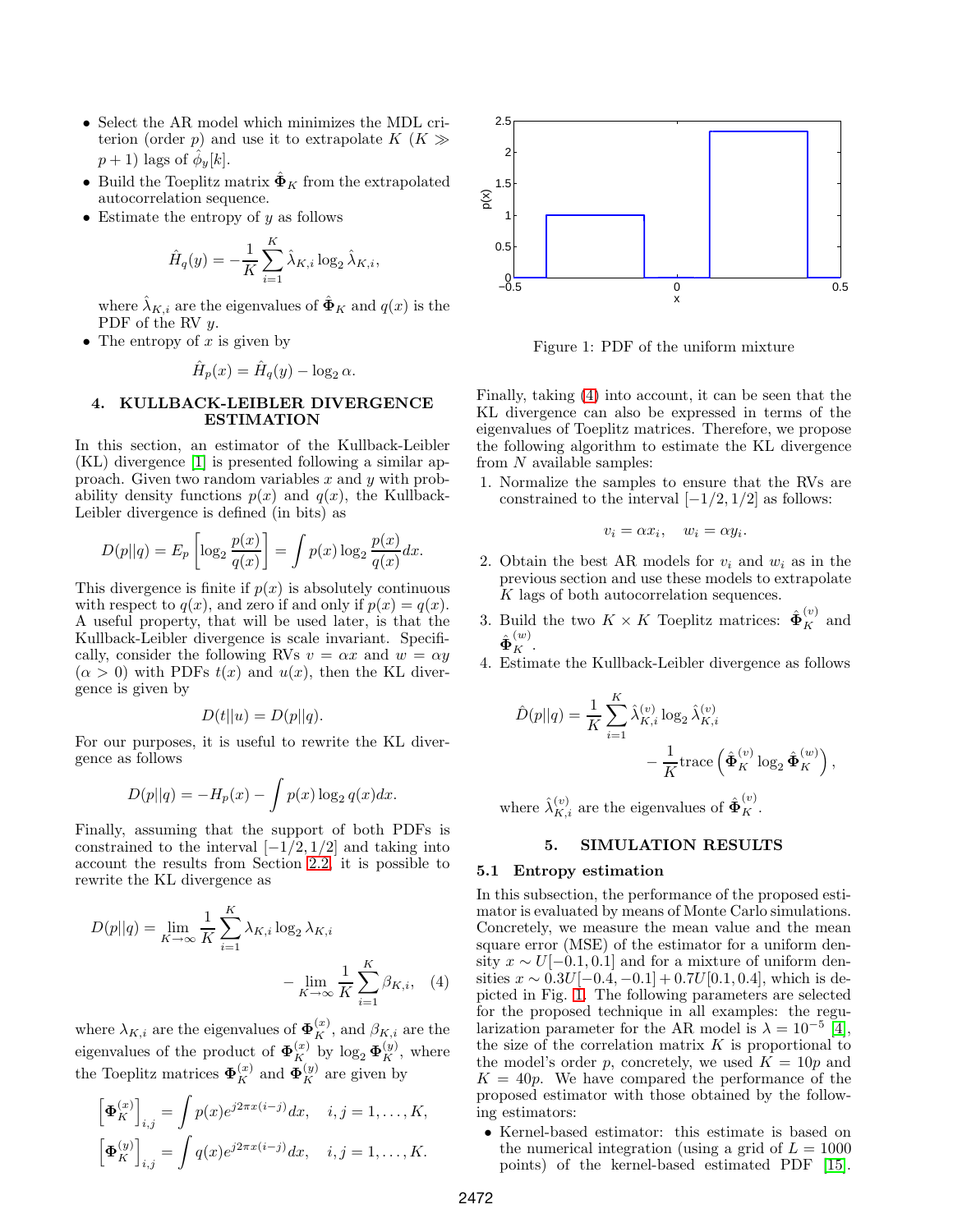

<span id="page-3-0"></span>Figure 2: Mean value and MSE of the different estimators of the entropy for  $x \sim U[-0.1, 0.1]$ 

Specifically, we have chosen a Gaussian kernel with kernel size  $\sigma_k = 0.003$  and  $\sigma_k = 0.002$  for the uniform and mixture of uniform densities, respectively.

• Vasicek's estimator [\[2\]](#page-4-1), which relies on the fact that the entropy can be rewritten as

$$
H_p(x) = \int_0^1 \log_2\left(\frac{dF^{-1}(u)}{du}\right) du,
$$

where  $F(u)$  is the cumulative distribution function (CDF). The estimator is obtained by approaching the CDF with order statistics as follows

$$
\hat{H}_p(x) = \frac{1}{N} \sum_{i=1}^{N} \log_2 \left\{ \frac{N}{2m} \left( x_{(i+m)} - x_{(i-m)} \right) \right\} + f(m, N),
$$

where  $\{x_{(i)}\}$  is the set of ordered samples  $x_i$ , m is the order spacing and  $f(m, N)$  is a bias correction term [\[2\]](#page-4-1). For all examples, an order spacing of  $m = 3$ is selected.

• The entropy estimator of [\[4\]](#page-4-3) which is also based on the analogy between a PDF and a PSD and the Plancherel-Parseval theorem.

Figures [2](#page-3-0) and [3](#page-3-1) show the results of the different estimators. As can be seen, Vasicek's estimator has a very low bias (for the first example, its mean value is indistinguishable from the theoretical value), although in terms of MSE its performance is degraded, especially for the mixture of uniform densities shown in Fig. [3.](#page-3-1) Regarding the Szegö's approach, we can see that, although it is biased, its overall MSE is rather small, especially for large values of  $K$  and  $N$ . On the other hand, the conducted simulations have shown that the bias depends on the size of the Toeplitz matrix and the number of available samples. Not surprisingly, when  $N$  is small, smaller matrices should be used to obtain a low bias; on the other



<span id="page-3-1"></span>Figure 3: Mean value and MSE of the different estimators of the entropy for  $x \sim 0.3U[-0.4, -0.1]$  +  $0.7U[0.1, 0.4]$ 

hand, when N is large, larger Toeplitz matrices provide better results. Finally, the kernel-based approach does not provide in general accurate estimates and the estimator of [\[4\]](#page-4-3) provides similar results. However, the proposed approach is more general in the sense that it can be applied to estimate other information-theoretic measures.

## 5.2 Kullback-Leibler divergence estimation

In this subsection, the performance of the proposed estimator for the KL divergence is presented. We have chosen the parameters of the previous subsection. The proposed estimator is compared to the estimator presented in  $[5]$ , which is based on the M-th nearest neighbor (for the simulations  $M = 5$  and  $M = 10$  are selected) and is given by

$$
\hat{D}(p||q) = \frac{1}{N} \sum_{i=1}^{N} \log_2 \frac{d_M(x_i)}{d_M'(x_i)} + \log_2 \frac{N}{N-1},
$$

where  $d_M(x_i)$  is the Euclidean distance from  $x_i$  to its M-th nearest neighbor in the set  $\{x_l\}, l = 1, \ldots, i-1, i+1$  $i, \ldots, N$  and  $d'_{M}(x_i)$  is the Euclidean distance from  $x_i$  to its M-th nearest neighbor in the set  $\{y_l\}, l = 1, \ldots, N$ .

Specifically, the mean and MSE values of the KL estimates  $D(p||q)$  and  $D(q||p)$ , when  $p(x) = \mathcal{N}(0, 1)$  and  $q(x) = \mathcal{N}(0, 2)$ , are shown in Figures [4](#page-4-15) and [5,](#page-4-16) respectively. Here, we must point out that using the proposed technique with PDF of unbounded support can suffer from aliasing [\[8\]](#page-4-7) in the implicit PSD estimation. However, as can be seen in the figures, the results are accurate. In particular, it can be seen that the proposed estimator provides very good MSE results, although its bias is larger than the KNN approach (obviously its variance is much lower), mainly when the number of available samples is small.